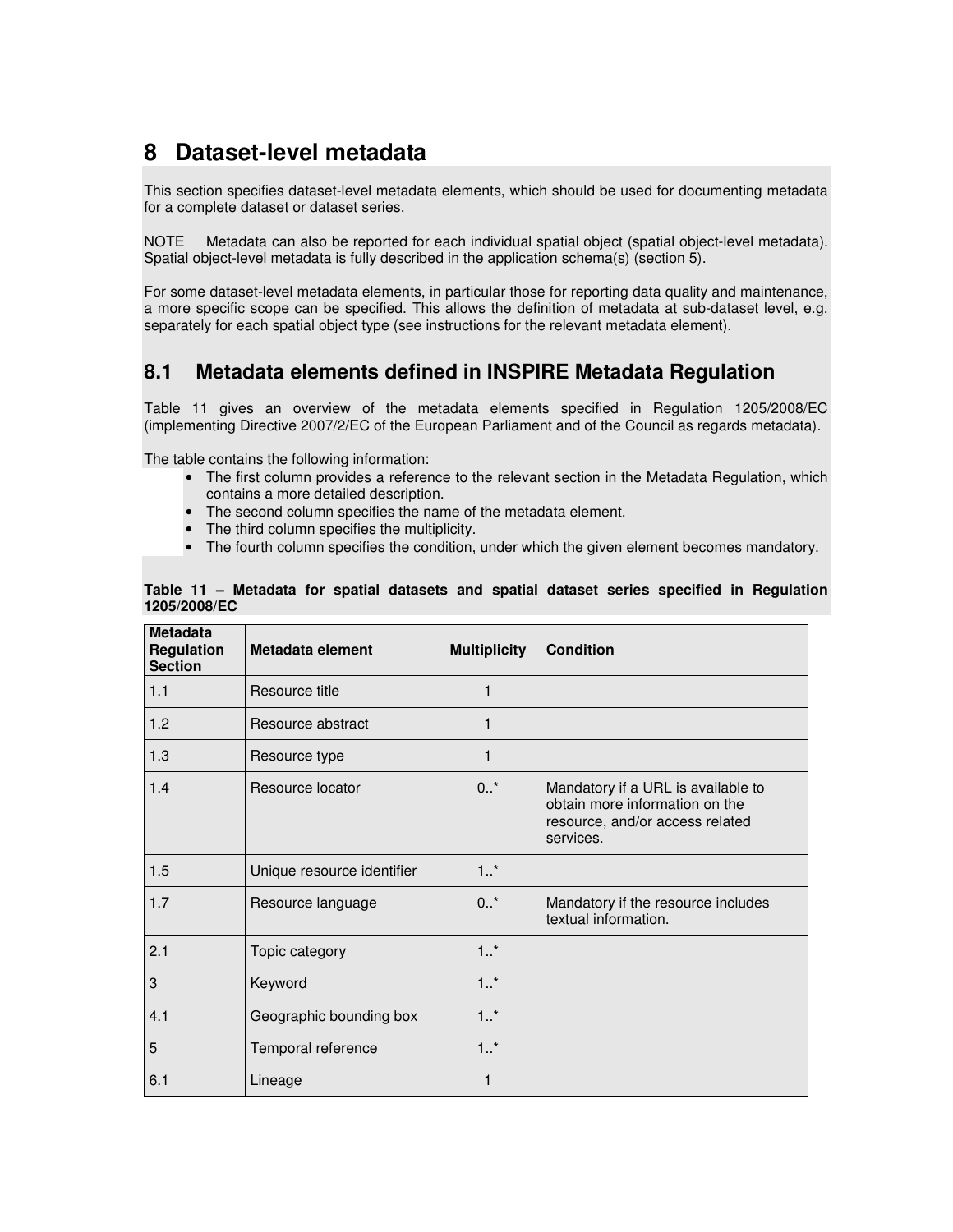| 6.2  | Spatial resolution               | $0.1$ * | Mandatory for data sets and data set<br>series if an equivalent scale or a<br>resolution distance can be specified. |
|------|----------------------------------|---------|---------------------------------------------------------------------------------------------------------------------|
|      | Conformity                       | 1.1     |                                                                                                                     |
| 8.1  | Conditions for access and<br>use | 1.1     |                                                                                                                     |
| 8.2  | Limitations on public<br>access  | 1.1     |                                                                                                                     |
| 9    | Responsible organisation         | 1.1     |                                                                                                                     |
| 10.1 | Metadata point of contact        | $1.1$ * |                                                                                                                     |
| 10.2 | Metadata date                    |         |                                                                                                                     |
| 10.3 | Metadata language                |         |                                                                                                                     |

Generic guidelines for implementing these elements using ISO 19115 and 19119 are available at http://inspire.jrc.ec.europa.eu/index.cfm/pageid/101. The following sections describe additional themespecific recommendations and requirements for implementing these elements.

### **8.1.1 Conformity**

The Conformity metadata element defined in Regulation 1205/2008/EC requires to report the conformance with the Implementing Rule for interoperability of spatial data sets and services. In addition, it may be used also to document the conformance to another specification.

| Recommendation 24 Dataset metadata should include a statement on the overall conformance of<br>the dataset with this data specification (i.e. conformance with all :                                                                                            |
|-----------------------------------------------------------------------------------------------------------------------------------------------------------------------------------------------------------------------------------------------------------------|
| E Recommendation 25 The Conformity metadata element should be used to document conformance<br>with this data specification (as a whole), with a specific conformance class:<br>defined in the Abstract Test Suite in Annex A and/or with another specification. |

The Conformity element includes two sub-elements, the Specification (a citation of the Implementing Rule for interoperability of spatial data sets and services or other specification), and the Degree of conformity. The Degree can be Conformant (if the dataset is fully conformant with the cited specification), Not Conformant (if the dataset does not conform to the cited specification) or Not Evaluated (if the conformance has not been evaluated).

|  | Recommendation 26 If a dataset is not yet conformant with all requirements of this data<br>specification, it is recommended to include information on the conformance =<br>with the individual conformance classes specified in the Abstract Test Suite in :<br>Annex A.   |
|--|----------------------------------------------------------------------------------------------------------------------------------------------------------------------------------------------------------------------------------------------------------------------------|
|  | . Recommendation 27 If a dataset is produced or transformed according to an external specification =<br>that includes specific quality assurance procedures, the conformity with this:<br>specification should be documented using the <i>Conformity</i> metadata element. |
|  | <b>Example 18 Example 18 If minimum data quality recommendations are defined then the statement on Example 28</b><br>the conformity with these requirements should be included using the                                                                                   |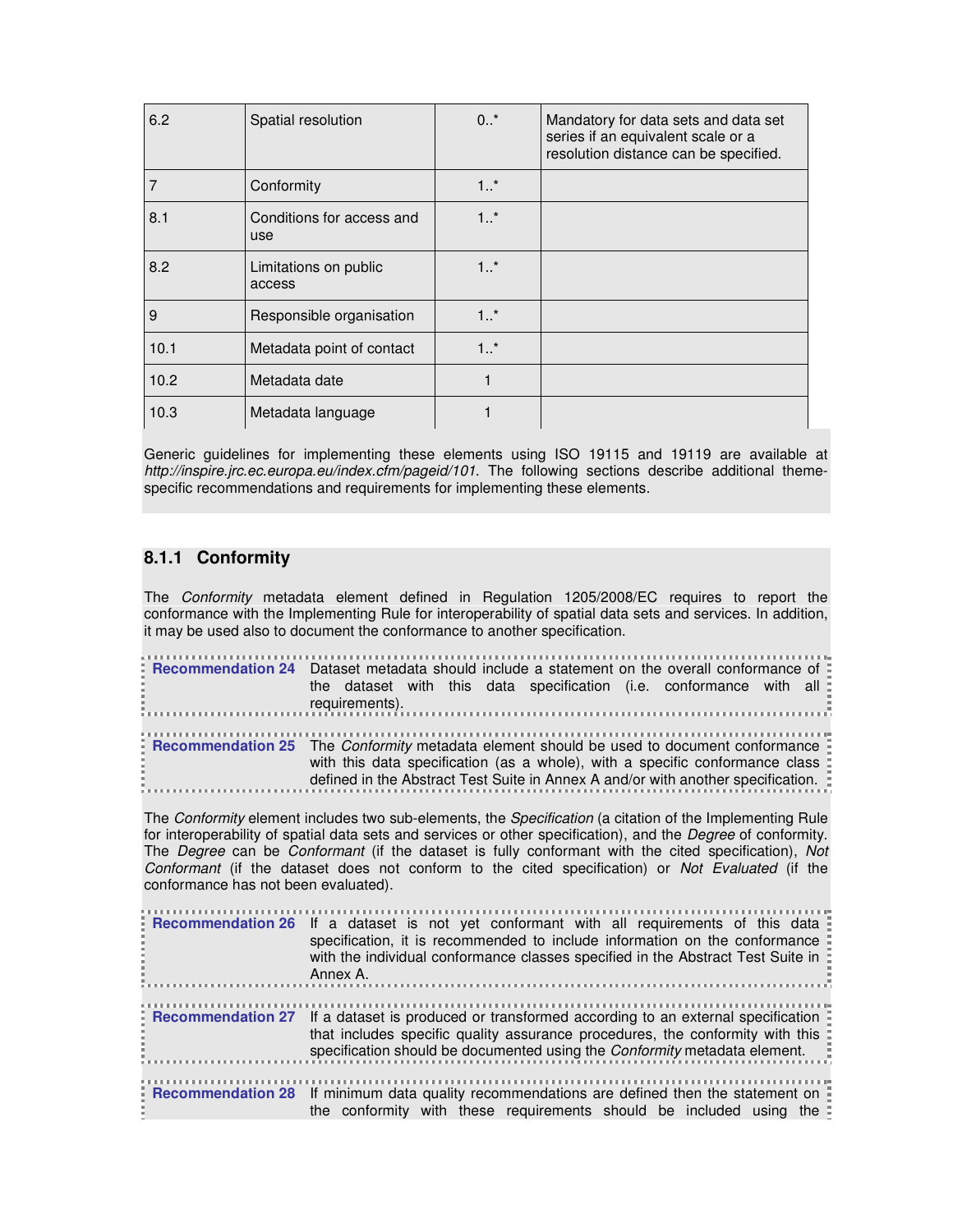| Conformity metadata element and referring to the relevant data quality: |  |  |  |  |  |
|-------------------------------------------------------------------------|--|--|--|--|--|
|                                                                         |  |  |  |  |  |
| conformance class in the Abstract Test Suite.                           |  |  |  |  |  |
|                                                                         |  |  |  |  |  |

NOTE Currently no minimum data quality requirements are included in the IRs. The recommendation above should be included as a requirement in the IRs if minimum data quality requirements are defined at some point in the future.

| conformance classes defined in the Abstract Test Suite, the Specification sub-<br>element should be given using the http URI identifier of the conformance class<br>or using a citation including the following elements:<br>- title: "INSPIRE Data Specification on Land Cover - Technical Guidelines -<br><name class="" conformance="" of="" the="">"<br/>- date:<br/>- dateType: publication<br/><math>-</math> date: 2013-04-10</name> |  | Fecommendation 29 When documenting conformance with this data specification or one of the |
|---------------------------------------------------------------------------------------------------------------------------------------------------------------------------------------------------------------------------------------------------------------------------------------------------------------------------------------------------------------------------------------------------------------------------------------------|--|-------------------------------------------------------------------------------------------|
|---------------------------------------------------------------------------------------------------------------------------------------------------------------------------------------------------------------------------------------------------------------------------------------------------------------------------------------------------------------------------------------------------------------------------------------------|--|-------------------------------------------------------------------------------------------|

EXAMPLE 1: The XML snippets below show how to fill the Specification sub-element for documenting conformance with the whole data specification on Addresses v3.0.1.

<gmd:DQ\_ConformanceResult> **<gmd:specification href="http://inspire.ec.europa.eu/conformanceClass/ad/3.0.1/tg" />** <gmd:explanation> (...) </gmd:explanation> <gmd:pass> (...) </gmd:pass> </gmd:DQ\_ConformanceResult> or (using a citation): <gmd:DQ\_ConformanceResult> **<gmd:specification>** <gmd:CI\_Citation>  **<gmd:title> <gco:CharacterString>INSPIRE Data Specification on Land Cover – Technical Guidelines</gco:CharacterString> </gmd:title>** <gmd:date> <gmd:date>  **<gco:Date>2013-04-10</gco:Date>** </gmd:date> <gmd:dateType>  **<gmd:CI\_DateTypeCode codeList="http://standards.iso.org/ittf/PubliclyAvailableStandards/ISO\_19139\_Schemas/resou rces/Codelist/ML\_gmxCodelists.xml#CI\_DateTypeCode" codeListValue="publication">publication</gmd:CI\_DateTypeCode>** </gmd:dateType> </gmd:date> </gmd:CI\_Citation> **</gmd:specification>** <gmd:explanation> (...) </gmd:explanation> <gmd:pass> (...) </gmd:pass> </gmd:DQ\_ConformanceResult>

EXAMPLE 2: The XML snippets below show how to fill the *Specification* sub-element for documenting conformance with the CRS conformance class of the data specification on Addresses v3.0.1.

<gmd:DQ\_ConformanceResult> **<gmd:specification href="http://inspire.ec.europa.eu/conformanceClass/ad/3.0.1/crs" />** <gmd:explanation> (...) </gmd:explanation> <gmd:pass> (...) </gmd:pass> </gmd:DQ\_ConformanceResult>

or (using a citation):

<gmd:DQ\_ConformanceResult> **<gmd:specification>**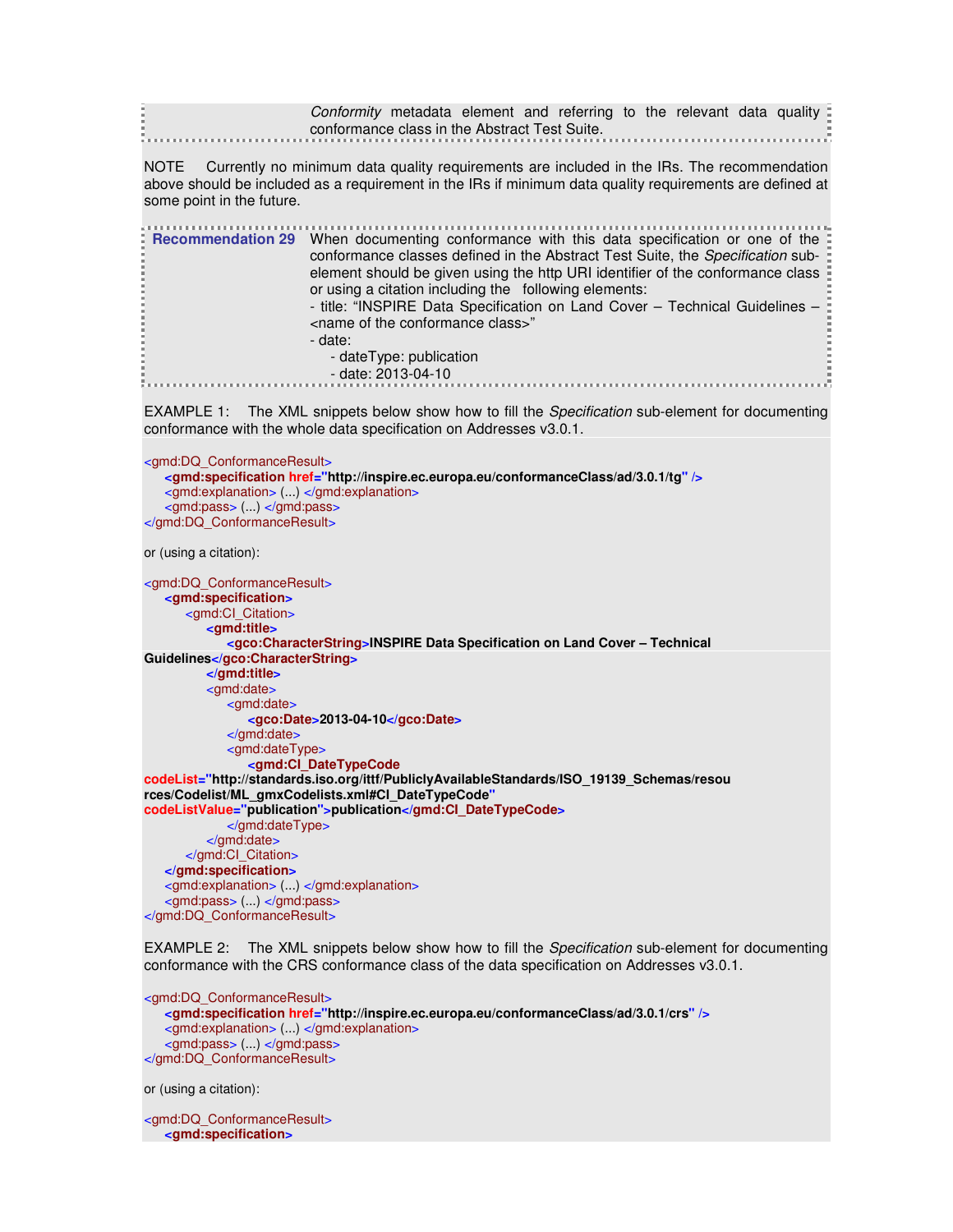```
 <gmd:CI_Citation>
          <gmd:title>
              <gco:CharacterString>INSPIRE Data Specification on Land Cover – Technical Guidelines – 
CRS</gco:CharacterString>
          </gmd:title>
          <gmd:date>
              <gmd:date>
                 <gco:Date>2013-04-10</gco:Date>
              </gmd:date>
              <gmd:dateType>
                 <gmd:CI_DateTypeCode
codeList="http://standards.iso.org/ittf/PubliclyAvailableStandards/ISO_19139_Schemas/resou 
rces/Codelist/ML_gmxCodelists.xml#CI_DateTypeCode"
codeListValue="publication">publication</gmd:CI_DateTypeCode>
             </gmd:dateType>
          </gmd:date>
       </gmd:CI_Citation>
   </gmd:specification>
   <gmd:explanation> (...) </gmd:explanation>
   <gmd:pass> (...) </gmd:pass>
</gmd:DQ_ConformanceResult>
```
### **8.1.2 Lineage**

**Recommendation 30** Following the ISO/DIS 19157 Quality principles, if a data provider has a procedure for the quality management of their spatial data sets then the appropriate data quality elements and measures defined in ISO/DIS 19157 should be used to evaluate and report (in the metadata) the results. If not, the Lineage metadata element (defined in Regulation 1205/2008/EC) should be used to describe the overall quality of a spatial data set.

According to Regulation 1205/2008/EC, lineage "is a statement on process history and/or overall quality of the spatial data set. Where appropriate it may include a statement whether the data set has been validated or quality assured, whether it is the official version (if multiple versions exist), and whether it has legal validity. The value domain of this metadata element is free text".

The Metadata Technical Guidelines based on EN ISO 19115 and EN ISO 19119 specifies that the statement sub-element of LI\_Lineage (EN ISO 19115) should be used to implement the lineage metadata element.

| <b>Recommendation 31</b> To describe the transformation steps and related source data, it is        |
|-----------------------------------------------------------------------------------------------------|
| recommended to use the following sub-elements of LI Lineage:                                        |
| - For the description of the transformation process of the local to the common $\ddot{\phantom{a}}$ |
| INSPIRE data structures, the LI ProcessStep sub-element should be used.                             |
| - For the description of the source data the LI Source sub-element should be :                      |
| used.                                                                                               |

NOTE 1 In order to improve the interoperability, domain templates and instructions for using these free text elements (descriptive statements) may be specified here and/or in an Annex of this data specification.

### **8.1.3 Temporal reference**

According to Regulation 1205/2008/EC, at least one of the following temporal reference metadata subelements shall be provided: temporal extent, date of publication, date of last revision, date of creation.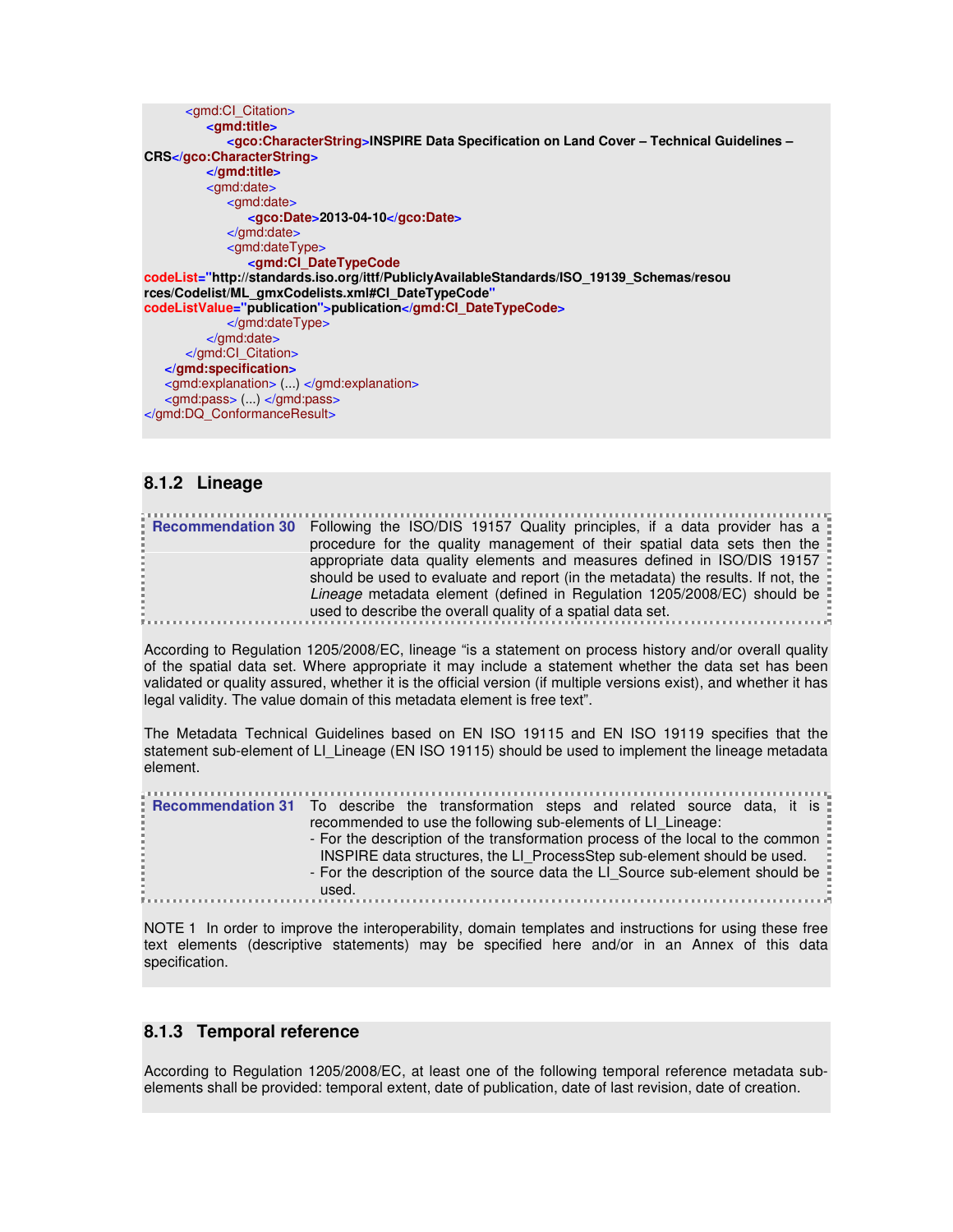# **8.2 Metadata elements for interoperability**

#### **IR Requirement**  Article 13 **Metadata required for Interoperability**

The metadata describing a spatial data set shall include the following metadata elements required for interoperability:

- 1. Coordinate Reference System: Description of the coordinate reference system(s) used in the data set.
- 2. Temporal Reference System: Description of the temporal reference system(s) used in the data set.

 This element is mandatory only if the spatial data set contains temporal information that does not refer to the default temporal reference system.

- 3. Encoding: Description of the computer language construct(s) specifying the representation of data objects in a record, file, message, storage device or transmission channel.
- 4. Topological Consistency: Correctness of the explicitly encoded topological characteristics of the data set as described by the scope.

 This element is mandatory only if the data set includes types from the Generic Network Model and does not assure centreline topology (connectivity of centrelines) for the network.

5. Character Encoding: The character encoding used in the data set.

This element is mandatory only if an encoding is used that is not based on UTF-8.

6. Spatial Representation Type: The method used to spatially represent geographic information.

These Technical Guidelines propose to implement the required metadata elements based on ISO 19115 and ISO/TS 19139.

The following TG requirements need to be met in order to be conformant with the proposed encoding.

| TG Requirement 9 Metadata instance (XML) documents shall validate without error against the used |
|--------------------------------------------------------------------------------------------------|
| ISO 19139 XML schema.                                                                            |

NOTE Section 2.1.2 of the Metadata Technical Guidelines discusses the different ISO 19139 XML schemas that are currently available.

| <b>TG Requirement 10</b> Metadata instance (XML) documents shall contain the elements and meet the<br>INSPIRE multiplicity specified in the sections below. |
|-------------------------------------------------------------------------------------------------------------------------------------------------------------|
| <b>TG Requirement 11</b> The elements specified below shall be available in the specified ISO/TS 19139<br>path.                                             |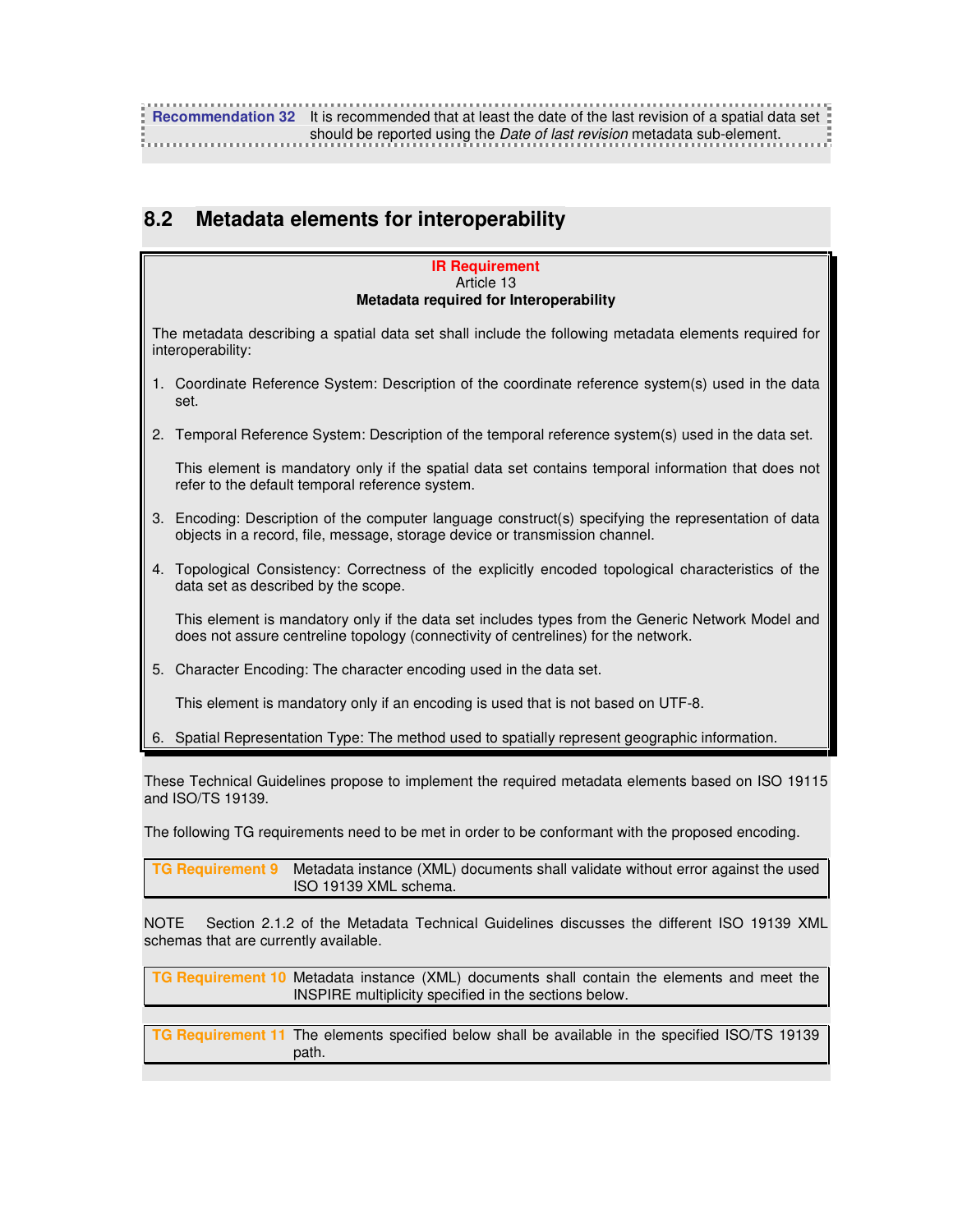|  | <b>Recommendation 33</b> The metadata elements for interoperability should be made available together |  |
|--|-------------------------------------------------------------------------------------------------------|--|
|  | with the metadata elements defined in the Metadata Regulation through an                              |  |
|  | <b>INSPIRE discovery service.</b>                                                                     |  |
|  |                                                                                                       |  |

NOTE While this not explicitly required by any of the INSPIRE Implementing Rules, making all metadata of a data set available together and through one service simplifies implementation and usability.

## **8.2.1 Coordinate Reference System**

| Metadata element name                 | <b>Coordinate Reference System</b>                                                                                                                                                                                                                                                                                                                                                                                                              |
|---------------------------------------|-------------------------------------------------------------------------------------------------------------------------------------------------------------------------------------------------------------------------------------------------------------------------------------------------------------------------------------------------------------------------------------------------------------------------------------------------|
| Definition                            | Description of the coordinate reference system used in the<br>dataset.                                                                                                                                                                                                                                                                                                                                                                          |
| ISO 19115 number and name             | 13. referenceSystemInfo                                                                                                                                                                                                                                                                                                                                                                                                                         |
| ISO/TS 19139 path                     | referenceSystemInfo                                                                                                                                                                                                                                                                                                                                                                                                                             |
| <b>INSPIRE</b> obligation / condition | mandatory                                                                                                                                                                                                                                                                                                                                                                                                                                       |
| <b>INSPIRE multiplicity</b>           | 1.1                                                                                                                                                                                                                                                                                                                                                                                                                                             |
| Data type(and ISO 19115 no.)          | 186. MD_ReferenceSystem                                                                                                                                                                                                                                                                                                                                                                                                                         |
|                                       | To identify the reference system, the referenceSystemIdentifier<br>(RS Identifier) shall be provided.                                                                                                                                                                                                                                                                                                                                           |
| Domain                                | NOTE More specific instructions, in particular on pre-defined<br>values for filling the referenceSystemIdentifier attribute should be<br>agreed among Member States during the implementation phase<br>to support interoperability.                                                                                                                                                                                                             |
| Implementing instructions             |                                                                                                                                                                                                                                                                                                                                                                                                                                                 |
| Example                               | referenceSystemIdentifier:<br>code: ETRS 89<br>codeSpace: INSPIRE RS registry                                                                                                                                                                                                                                                                                                                                                                   |
| Example XML encoding                  | <gmd:referencesysteminfo><br/><gmd:md_referencesystem><br/><gmd:referencesystemidentifier><br/><gmd:rs identifier=""><br/><gmd:code><br/><gco:characterstring>ETRS89<br/></gco:characterstring><br/></gmd:code><br/><gmd:codespace><br/><gco:characterstring>INSPIRE RS<br/>registry</gco:characterstring><br/></gmd:codespace><br/></gmd:rs><br/></gmd:referencesystemidentifier><br/><br/></gmd:md_referencesystem></gmd:referencesysteminfo> |
| Comments                              |                                                                                                                                                                                                                                                                                                                                                                                                                                                 |

**Comments** 

## **8.2.2 Temporal Reference System**

| Metadata element name                 | <b>Temporal Reference System</b>                                   |
|---------------------------------------|--------------------------------------------------------------------|
| Definition                            | Description of the temporal reference systems used in the          |
|                                       | dataset.                                                           |
| ISO 19115 number and name             | 13. referenceSystemInfo                                            |
| ISO/TS 19139 path                     | referenceSystemInfo                                                |
|                                       | Mandatory, if the spatial data set or one of its feature types     |
| <b>INSPIRE obligation / condition</b> | contains temporal information that does not refer to the Gregorian |
|                                       | Calendar or the Coordinated Universal Time.                        |
| <b>INSPIRE</b> multiplicity           | 0.7                                                                |
| Data type(and ISO 19115 no.)          | 186. MD ReferenceSystem                                            |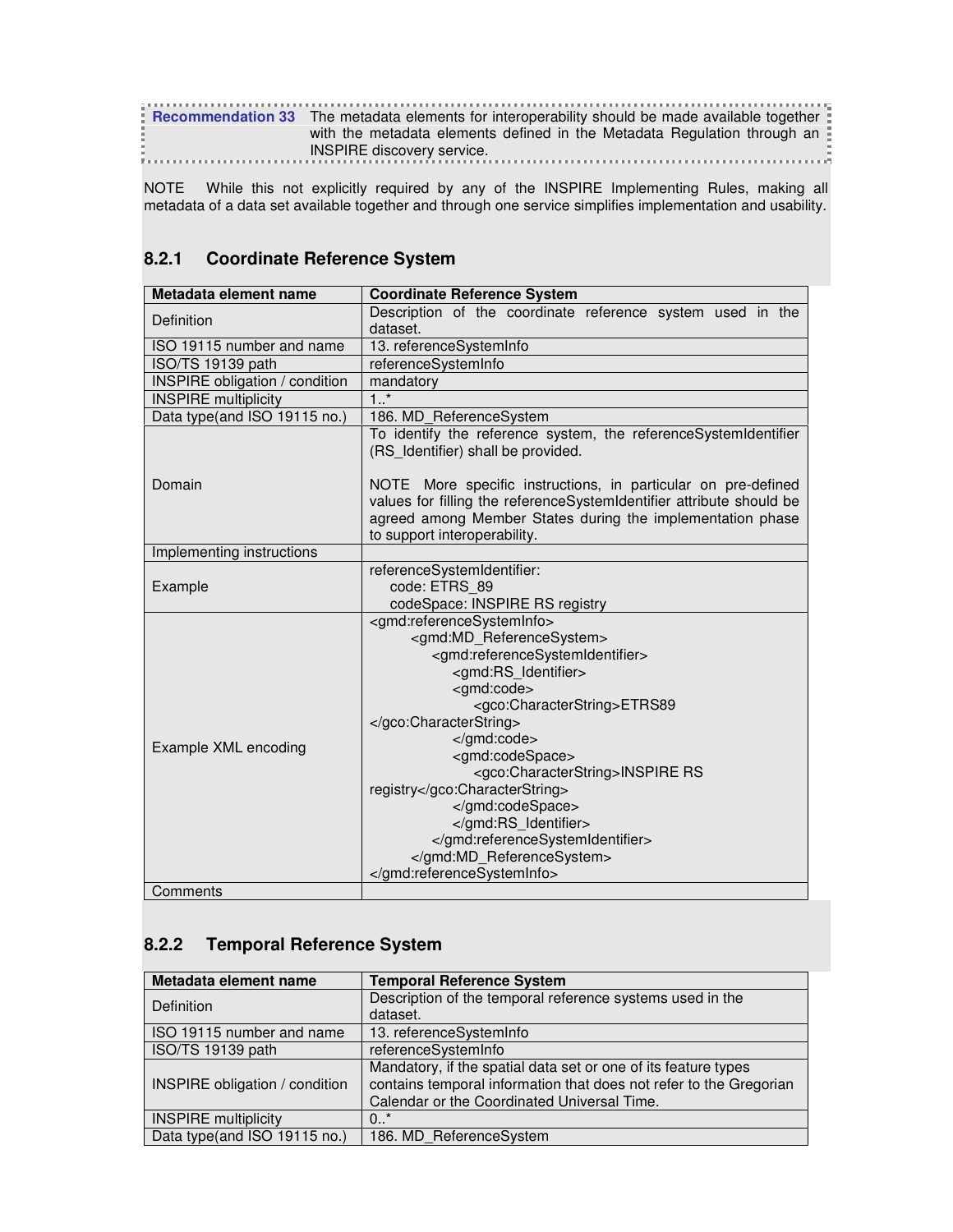| Domain                    | No specific type is defined in ISO 19115 for temporal reference<br>systems. Thus, the generic MD_ReferenceSystem element and its<br>reference SystemIdentifier (RS Identifier) property shall<br>be<br>provided.<br>NOTEMore specific instructions, in particular on pre-defined<br>values for filling the referenceSystemIdentifier attribute should be<br>agreed among Member States during the implementation phase<br>to support interoperability. |
|---------------------------|--------------------------------------------------------------------------------------------------------------------------------------------------------------------------------------------------------------------------------------------------------------------------------------------------------------------------------------------------------------------------------------------------------------------------------------------------------|
| Implementing instructions |                                                                                                                                                                                                                                                                                                                                                                                                                                                        |
| Example                   | referenceSystemIdentifier:<br>code: GregorianCalendar<br>codeSpace: INSPIRE RS registry                                                                                                                                                                                                                                                                                                                                                                |
| Example XML encoding      | <gmd:referencesysteminfo><br/><gmd:md referencesystem=""><br/><gmd:referencesystemidentifier><br/><gmd:rs identifier=""><br/><gmd:code><br/><gco:characterstring>GregorianCalendar<br/></gco:characterstring><br/></gmd:code><br/><gmd:codespace><br/><gco:characterstring>INSPIRE RS<br/>registry</gco:characterstring><br/></gmd:codespace><br/></gmd:rs><br/></gmd:referencesystemidentifier><br/><br/></gmd:md></gmd:referencesysteminfo>          |
| Comments                  |                                                                                                                                                                                                                                                                                                                                                                                                                                                        |

# **8.2.3 Encoding**

| Metadata element name                 | <b>Encoding</b>                                                                                                                                                                                     |
|---------------------------------------|-----------------------------------------------------------------------------------------------------------------------------------------------------------------------------------------------------|
| Definition                            | Description of the computer language construct that specifies the<br>representation of data objects in a record, file, message, storage<br>device or transmission channel                           |
| ISO 19115 number and name             | 271. distributionFormat                                                                                                                                                                             |
| ISO/TS 19139 path                     | distributionInfo/MD Distribution/distributionFormat                                                                                                                                                 |
| <b>INSPIRE obligation / condition</b> | mandatory                                                                                                                                                                                           |
| <b>INSPIRE</b> multiplicity           |                                                                                                                                                                                                     |
| Data type (and ISO 19115 no.)         | 284. MD Format                                                                                                                                                                                      |
| Domain                                | See B.2.10.4. The property values (name, version, specification)<br>specified in section 5 shall be used to document the default and<br>alternative encodings.                                      |
| Implementing instructions             |                                                                                                                                                                                                     |
| Example                               | name: <application name="" schema=""> GML application schema<br/>version: version 3.0<br/>specification: D2.8.II.2 Data Specification on Land Cover -<br/><b>Technical Guidelines</b></application> |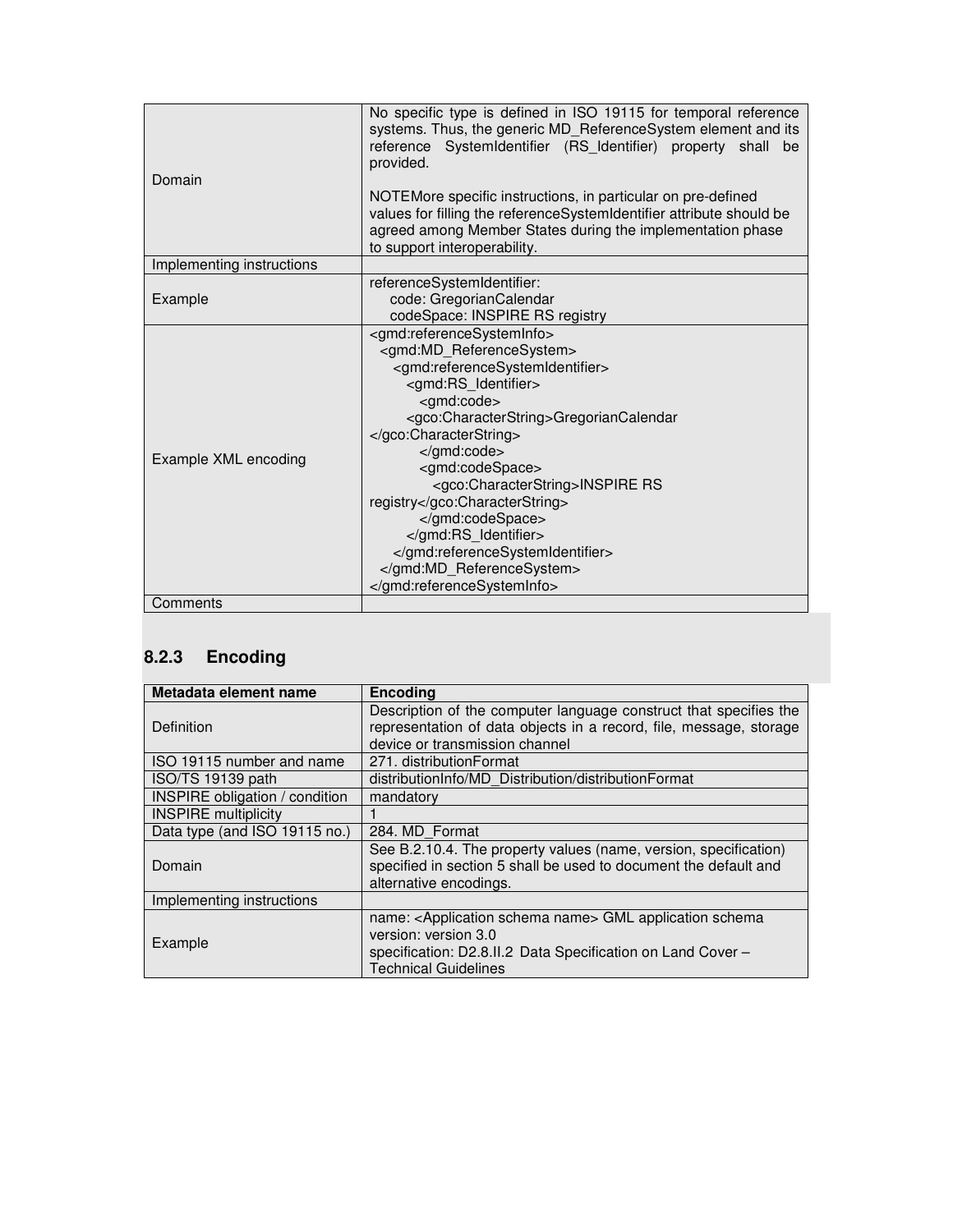|                      | <gmd:md_format></gmd:md_format>                                                 |
|----------------------|---------------------------------------------------------------------------------|
|                      | <gmd:name></gmd:name>                                                           |
|                      | <gco:characterstring>SomeApplicationSchema GML</gco:characterstring>            |
|                      | application schema                                                              |
|                      |                                                                                 |
|                      | <gmd:version></gmd:version>                                                     |
| Example XML encoding | <gco:characterstring>3.0</gco:characterstring>                                  |
|                      |                                                                                 |
|                      | <gmd:specification></gmd:specification>                                         |
|                      | <gco:characterstring>D2.8.II.2 Data Specification on Land</gco:characterstring> |
|                      | Cover - Technical Guidelines                                                    |
|                      |                                                                                 |
|                      |                                                                                 |
| Comments             |                                                                                 |

**Comments** 

## **8.2.4 Character Encoding**

| Metadata element name                 | <b>Character Encoding</b>                                                                                                                                                                                                                                                              |
|---------------------------------------|----------------------------------------------------------------------------------------------------------------------------------------------------------------------------------------------------------------------------------------------------------------------------------------|
| Definition                            | The character encoding used in the data set.                                                                                                                                                                                                                                           |
| ISO 19115 number and name             |                                                                                                                                                                                                                                                                                        |
| ISO/TS 19139 path                     |                                                                                                                                                                                                                                                                                        |
| <b>INSPIRE</b> obligation / condition | Mandatory, if an encoding is used that is not based on UTF-8.                                                                                                                                                                                                                          |
| <b>INSPIRE</b> multiplicity           | $0.7*$                                                                                                                                                                                                                                                                                 |
| Data type (and ISO 19115              |                                                                                                                                                                                                                                                                                        |
| no.                                   |                                                                                                                                                                                                                                                                                        |
| Domain                                |                                                                                                                                                                                                                                                                                        |
| Implementing instructions             |                                                                                                                                                                                                                                                                                        |
| Example                               |                                                                                                                                                                                                                                                                                        |
| Example XML encoding                  | <gmd:characterset><br/><gmd:md <br="" charactersetcode="" codelistvalue="8859part2">codeList="http://standards.iso.org/ittf/PubliclyAvailableStandards/l<br/>SO 19139 Schemas/resources/Codelist/ML gmxCodelists.xml#C<br/>haracterSetCode"&gt;8859-2</gmd:md><br/></gmd:characterset> |
| Comments                              |                                                                                                                                                                                                                                                                                        |

# **8.2.5 Spatial representation type**

| Metadata element name                 | <b>Spatial representation type</b>                                                                                                                       |
|---------------------------------------|----------------------------------------------------------------------------------------------------------------------------------------------------------|
| Definition                            | The method used to spatially represent geographic information.                                                                                           |
| ISO 19115 number and name             | 37. spatialRepresentationType                                                                                                                            |
| ISO/TS 19139 path                     |                                                                                                                                                          |
| <b>INSPIRE</b> obligation / condition | Mandatory                                                                                                                                                |
| <b>INSPIRE</b> multiplicity           | 1.1                                                                                                                                                      |
| Data type (and ISO 19115              | B.5.26 MD SpatialRepresentationTypeCode                                                                                                                  |
| no.)                                  |                                                                                                                                                          |
| Domain                                |                                                                                                                                                          |
| Implementing instructions             | Of the values included in the code list in ISO 19115 (vector, grid,<br>textTable, tin, stereoModel, video), only vector, grid and tin should<br>be used. |
|                                       | NOTE Additional code list values may be defined based on<br>feedback from implementation.                                                                |
| Example                               |                                                                                                                                                          |
| Example XML encoding                  |                                                                                                                                                          |
| Comments                              |                                                                                                                                                          |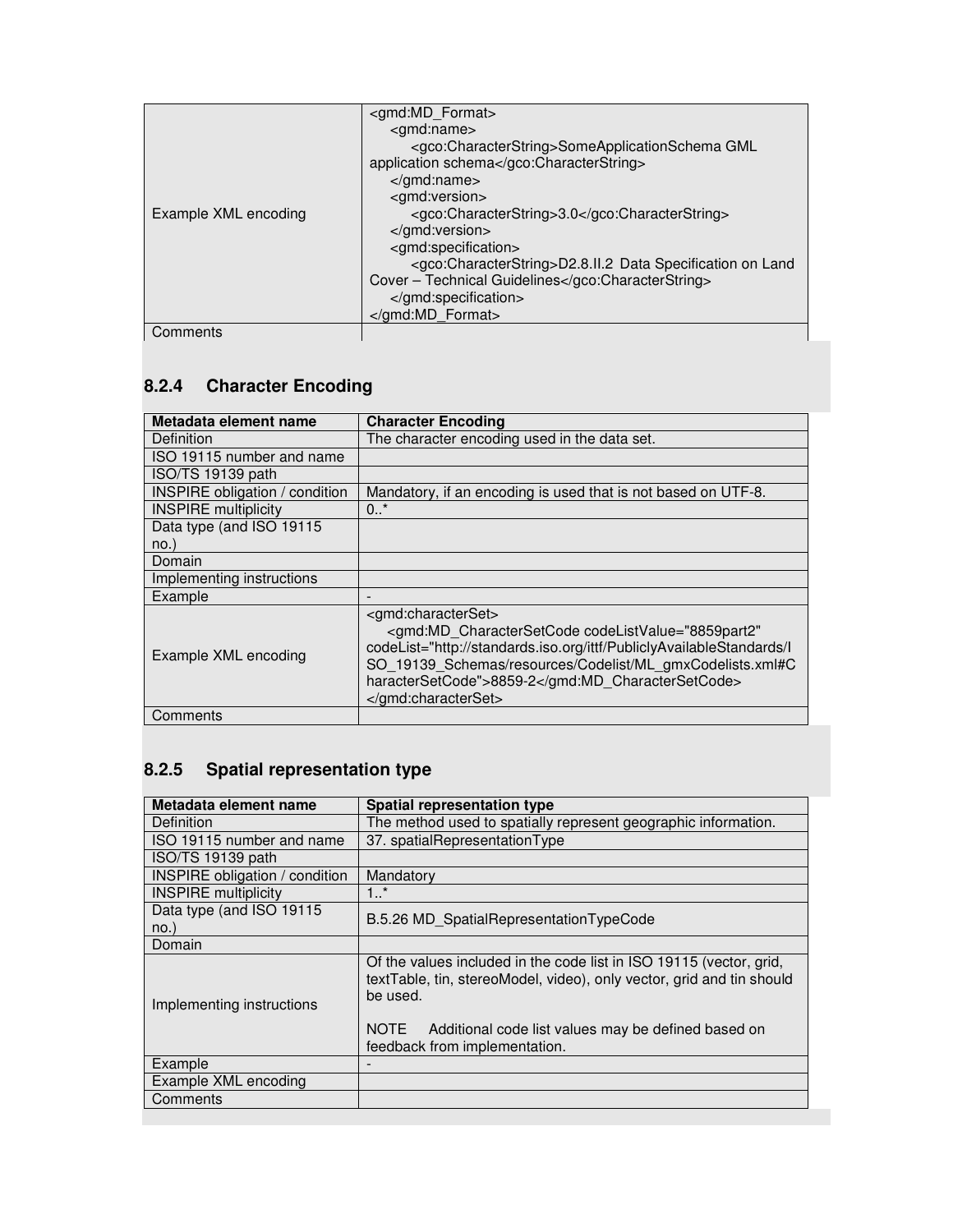## **8.2.6 Data Quality – Logical Consistency – Topological Consistency**

See section 8.3.2 for instructions on how to implement metadata elements for reporting data quality.

# **8.3 Recommended theme-specific metadata elements**

**Recommendation 34** The metadata describing a spatial data set or a spatial data set series related to the theme Land Cover should comprise the theme-specific metadata elements specified in the table below.

The table contains the following information:

- The first column provides a reference to a more detailed description.
- The second column specifies the name of the metadata element.<br>• The third column specifies the multiplicity.
- The third column specifies the multiplicity.

| <b>Section</b> | Metadata element                                        | <b>Multiplicity</b> |
|----------------|---------------------------------------------------------|---------------------|
| 8.3.1          | Maintenance Information                                 | 01                  |
| 8.3.2          | Completeness - Commission                               | $0.7*$              |
| 8.3.2          | Completeness - Omission                                 | $0.1*$              |
| 8.3.2          | Logical Consistency - Conceptual Consistency            | $0.7*$              |
| 8.3.2          | Logical Consistency - Domain Consistency                | $0.7*$              |
| 8.3.2          | Logical consistency - Format Consistency                | 0.1                 |
| 8.3.2          | Logical consistency - Topological consistency           | $0.1*$              |
| 8.3.2          | Positional accuracy - Absolute or External Accuracy     | $0.7*$              |
| 8.3.2          | Thematic accuracy - Classification Correctness          | $0.7*$              |
| 8.3.2          | Positional accuracy - Relative or Internal Accuracy     | $0.7*$              |
| 8.3.2          | Temporal accuracy - Temporal Consistency                | $0.7*$              |
| 8.3.2          | Temporal accuracy - Temporal Validity                   | $0.7*$              |
| 8.3.2          | Thematic accuracy - Non-quantitative Attribute Accuracy | $0.7*$              |
| 8.3.2          | Thematic accuracy - Quantitative Attribute Accuracy     | $0.7*$              |
|                |                                                         |                     |

### **Table 12 – Optional theme-specific metadata elements for the theme Land Cover**

**Recommendation 35** For implementing the metadata elements included in this section using ISO  $\frac{3}{5}$ 19115, ISO/DIS 19157 and ISO/TS 19139, the instructions included in the relevant sub-sections should be followed.

### **8.3.1 Maintenance Information**

| Metadata element name                 | <b>Maintenance information</b>                           |
|---------------------------------------|----------------------------------------------------------|
| Definition                            | Information about the scope and frequency of updating    |
| ISO 19115 number and name             | 30. resourceMaintenance                                  |
| ISO/TS 19139 path                     | identificationInfo/MD Identification/resourceMaintenance |
| <b>INSPIRE obligation / condition</b> | optional                                                 |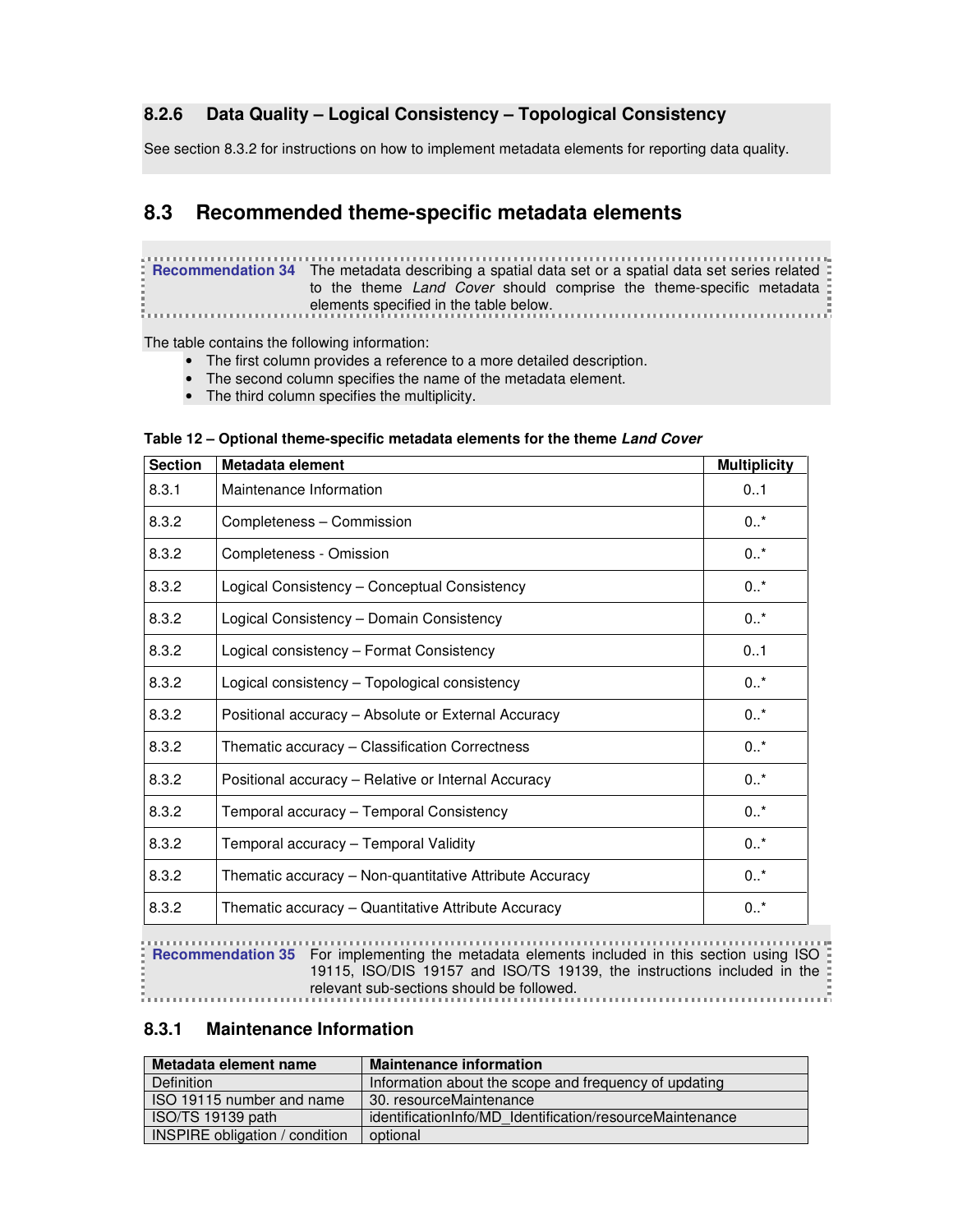| <b>INSPIRE</b> multiplicity  | 0.1                                                                                                                                                                                                                                                                                                                                                                                                                                                                                                                                                                                                                         |
|------------------------------|-----------------------------------------------------------------------------------------------------------------------------------------------------------------------------------------------------------------------------------------------------------------------------------------------------------------------------------------------------------------------------------------------------------------------------------------------------------------------------------------------------------------------------------------------------------------------------------------------------------------------------|
| Data type(and ISO 19115 no.) | 142. MD MaintenanceInformation                                                                                                                                                                                                                                                                                                                                                                                                                                                                                                                                                                                              |
| Domain                       | This is a complex type (lines 143-148 from ISO 19115).<br>At least the following elements should be used (the multiplicity<br>according to ISO 19115 is shown in parentheses):<br>maintenanceAndUpdateFrequency [1]: frequency with which<br>changes and additions are made to the resource after the<br>initial resource is completed / domain value:<br>MD MaintenanceFrequencyCode:<br>updateScope [0*]: scope of data to which maintenance is<br>applied / domain value: MD ScopeCode<br>maintenanceNote [0*]: information regarding specific<br>requirements for maintaining the resource / domain value: free<br>text |
| Implementing instructions    |                                                                                                                                                                                                                                                                                                                                                                                                                                                                                                                                                                                                                             |
| Example                      |                                                                                                                                                                                                                                                                                                                                                                                                                                                                                                                                                                                                                             |
| Example XML encoding         |                                                                                                                                                                                                                                                                                                                                                                                                                                                                                                                                                                                                                             |
| Comments                     |                                                                                                                                                                                                                                                                                                                                                                                                                                                                                                                                                                                                                             |

### **8.3.2 Metadata elements for reporting data quality**

| <b>Example Figure 1.1 Follog Fram</b> For reporting the results of the data quality evaluation, the data quality =<br>elements, sub-elements and (for quantitative evaluation) measures defined in $\frac{1}{2}$<br>chapter 7 should be used.                                                                                                                                                 |
|-----------------------------------------------------------------------------------------------------------------------------------------------------------------------------------------------------------------------------------------------------------------------------------------------------------------------------------------------------------------------------------------------|
| <b>Example 13 Ferror Figure 13 Ferror 13 Ferror</b> 17 Ferror 15 Ferror 15 Ferror 15 Ferror 15 Ferror 15 Ferror 15 Ferror 15 Ferror 15 Ferror 15 Ferror 15 Ferror 15 Ferror 15 Ferror 15 Ferror 15 Ferror 15 Ferror 15 Ferror 15 Fe<br>report the results of the data quality evaluation. At least the information :<br>included in the row "Implementation instructions" should be provided. |

The first section applies to reporting quantitative results (using the element DQ\_QuantitativeResult), while the second section applies to reporting non-quantitative results (using the element DQ\_DescriptiveResult).

| E Recommendation 38 If a dataset does not pass the tests of the Application schema conformance = |  |
|--------------------------------------------------------------------------------------------------|--|
| class (defined in Annex A), the results of each test should be reported using $\frac{1}{2}$      |  |
| one of the options described in sections 8.3.2.1 and 8.3.2.2.                                    |  |
|                                                                                                  |  |

NOTE 1 If using non-quantitative description, the results of several tests do not have to be reported separately, but may be combined into one descriptive statement.

NOTE 2 The sections 8.3.2.1 and 8.3.2.2 may need to be updated once the XML schemas for ISO 19157 have been finalised.

The scope for reporting may be different from the scope for evaluating data quality (see section 7). If data quality is reported at the data set or spatial object type level, the results are usually derived or aggregated.

| <b>Recommendation 39</b> The scope element (of type DQ_Scope) of the DQ_DataQuality subtype<br>should be used to encode the reporting scope.                                |
|-----------------------------------------------------------------------------------------------------------------------------------------------------------------------------|
| Only the following values should be used for the level element of DQ Scope:<br>Series, Dataset, featureType.                                                                |
| If the level is feature Type the level Description/MDScope Description/features<br>element (of type Set< GF Feature Type>) shall be used to list the feature type<br>names. |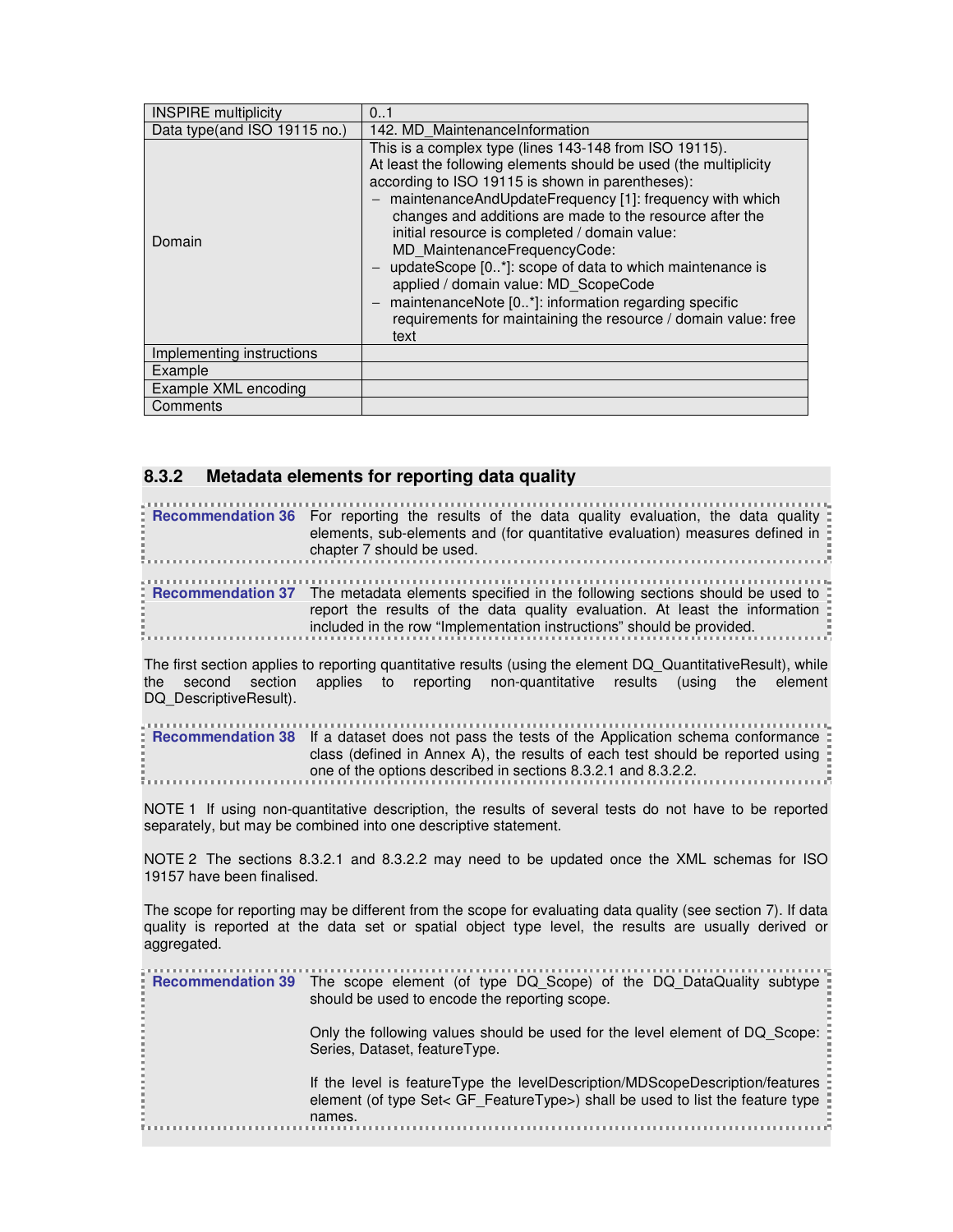NOTE In the level element of DQ\_Scope, the value featureType is used to denote spatial object type.

| Metadata element name                 | See chapter 7                                                                                                                                                                                                                                                   |
|---------------------------------------|-----------------------------------------------------------------------------------------------------------------------------------------------------------------------------------------------------------------------------------------------------------------|
| Definition                            | See chapter 7                                                                                                                                                                                                                                                   |
| ISO/DIS 19157 number and name         | 3. report                                                                                                                                                                                                                                                       |
| ISO/TS 19139 path                     | dataQualityInfo/*/report                                                                                                                                                                                                                                        |
| <b>INSPIRE</b> obligation / condition | optional                                                                                                                                                                                                                                                        |
| <b>INSPIRE</b> multiplicity           | $0.$ *                                                                                                                                                                                                                                                          |
| Data type (and ISO/DIS 19157          | Corresponding DQ xxx subelement from ISO/DIS 19157, e.g.                                                                                                                                                                                                        |
| $no.$ )                               | 12. DQ CompletenessCommission                                                                                                                                                                                                                                   |
| Domain                                | Lines 7-9 from ISO/DIS 19157<br>7. DQ MeasureReference (C.2.1.3)<br>8. DQ EvaluationMethod (C.2.1.4.)<br>9. DQ Result (C2.1.5.)                                                                                                                                 |
|                                       | 39. nameOfMeasure<br>NOTE This should be the name as defined in Chapter 7.<br>42. evaluationMethodType                                                                                                                                                          |
| Implementing instructions             | 43. evaluationMethodDescription<br>NOTE If the reported data quality results are derived or<br>aggregated (i.e. the scope levels for evaluation and reporting<br>are different), the derivation or aggregation should also be<br>specified using this property. |
|                                       | 46. dateTime                                                                                                                                                                                                                                                    |
|                                       | NOTE This should be data or range of dates on which the<br>data quality measure was applied.                                                                                                                                                                    |
|                                       | 63. DQ QuantitativeResult / 64. value                                                                                                                                                                                                                           |
|                                       | NOTE The DQ_Result type should be DQ_QuantitativeResult<br>and the value(s) represent(s) the application of the data quality<br>measure (39.) using the specified evaluation method (42-43.)                                                                    |
| Example                               | See Table E.12 - Reporting commission as metadata<br>(ISO/DIS 19157)                                                                                                                                                                                            |
| Example XML encoding                  |                                                                                                                                                                                                                                                                 |

### **8.3.2.1. Guidelines for reporting quantitative results of the data quality evaluation**

## **8.3.2.2. Guidelines for reporting descriptive results of the Data Quality evaluation**

| Metadata element name                 | See chapter 7                                                |
|---------------------------------------|--------------------------------------------------------------|
| Definition                            | See chapter 7                                                |
| ISO/DIS 19157 number and name         | 3. report                                                    |
| ISO/TS 19139 path                     | dataQualityInfo/*/report                                     |
| <b>INSPIRE obligation / condition</b> | optional                                                     |
| <b>INSPIRE</b> multiplicity           | $0.7*$                                                       |
| Data type (and ISO/DIS 19157          | Corresponding DQ xxx subelement from ISO/DIS 19157, e.g.     |
| $no.$ )                               | 12. DQ CompletenessCommission                                |
| Domain                                | Line 9 from ISO/DIS 19157                                    |
|                                       | 9. DQ Result (C2.1.5.)                                       |
|                                       | 67. DQ DescripitveResult / 68. statement                     |
|                                       |                                                              |
| Implementing instructions             | NOTE The DQ_Result type should be DQ_DescriptiveResult       |
|                                       | and in the statement (68.) the evaluation of the selected DQ |
|                                       | sub-element should be expressed in a narrative way.          |